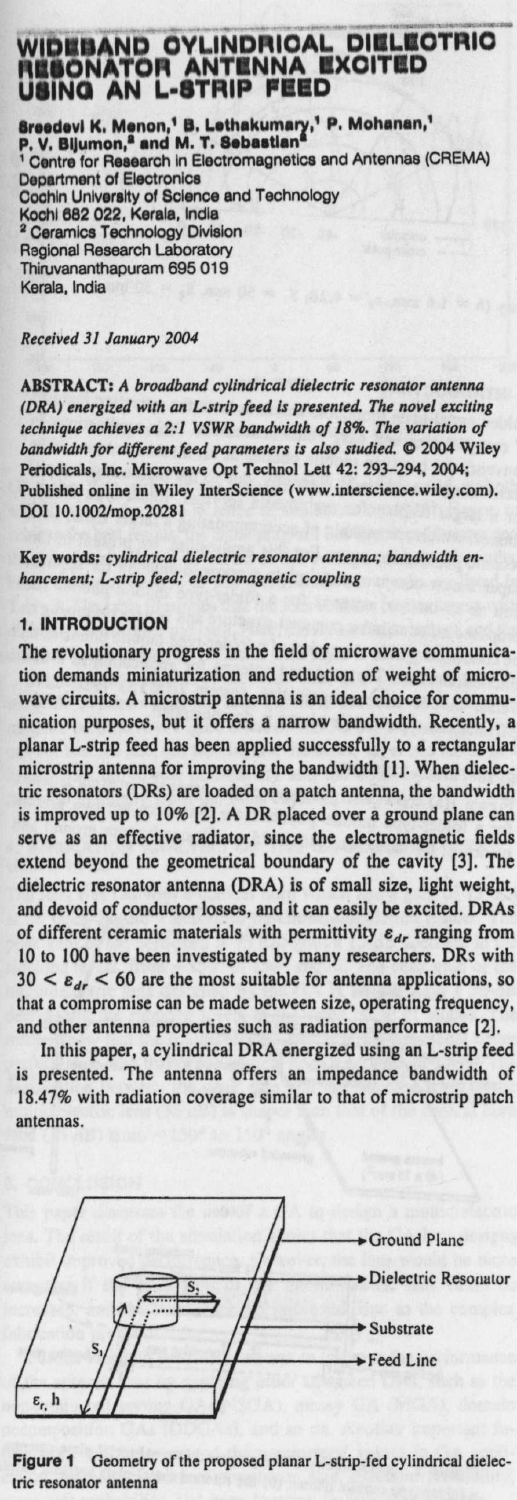



**Figure 4** Radiation pattern of the proposed antenna at the centre frequency ( $h = 1.6$  mm,  $\varepsilon$ , = 4.28,  $S_1 = 50$  mm,  $S_2 = 30$  mm)